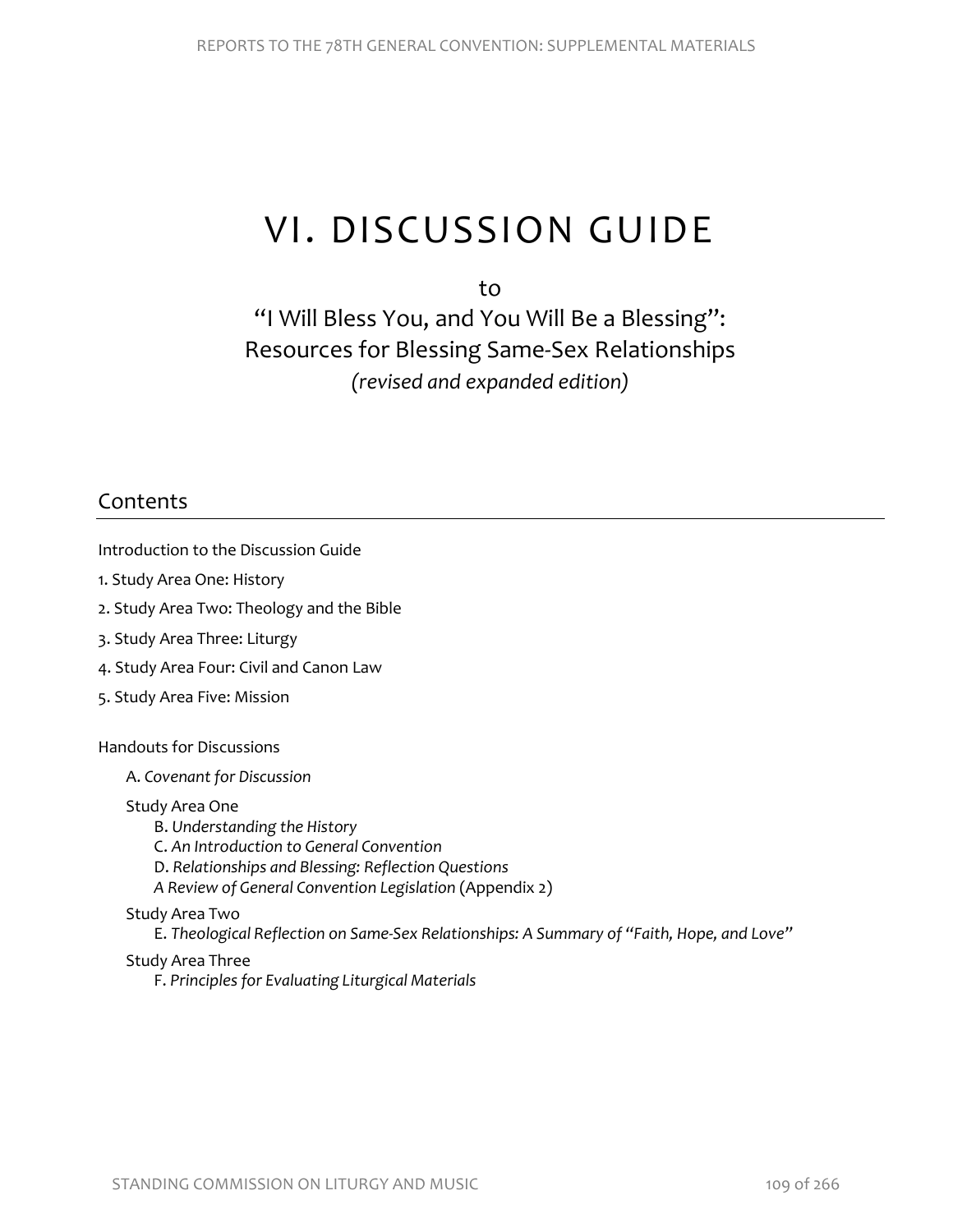# Introduction to the Discussion Guide

This discussion guide invites the people of the Episcopal Church into a process of thoughtful consideration of the liturgical and theological resources for blessing same-sex relationships. Each of the five modules contains introductory teaching material and questions for group discussion; the first three also have handouts. The questions are shaped to equip individuals and groups to explore the materials in this collection in a reflective Christian manner.

These materials encourage participants to approach the discussion of resources for blessing same-sex relationships with respect for one another and for the various perspectives that individuals will bring to the conversation.

Because the same ideas will not inspire or challenge all groups, each area of study is wide-ranging and could span more than one session. Many congregations currently gather for Bible study and adult formation or education, and leaders can adapt these materials for such forums. Congregations may choose to engage in this process over an extended period of time or plan a one- to two-day retreat in order to enter more deeply into conversation and study. The amount of time suggested for particular discussions may be adjusted to meet the needs of a group. We strongly encourage that each session include time for Bible study related to the topic.

Encouraging time for participants to speak from their own experiences is essential when people engage in theological reflection on any topic. Significant factors in the conversation will include the cultural context of individuals and the makeup of the community. Each session's opening gives participants an opportunity to introduce themselves.

Ideally, the facilitator of these conversations will be someone who is respected by the community and who is respectful of, and familiar with, the group. Facilitators should read the entire resource "I Will Bless You, and You Will Be a Blessing" in preparation for leading discussion; they should also be familiar with local civil law and diocesan policies.

# Establishing Group Norms for Conversations

#### *Prayers and practices that make for good conversations*

Parishioners enter the conversation about blessing same-sex relationships from many different starting points. Some congregations and individuals do not understand why any Episcopal church would bless samesex relationships; others do not understand why the blessing of same-sex relationships continues to be controversial. Recognizing these differences, facilitators should begin these conversations with agreement for respectful conversation; a *Covenant for Discussion* is included among the handouts found at the end of this discussion guide. Beginning and ending each session with prayers of thanksgiving for the opportunity for dialogue can underscore the value of respectful discussion.

The idea that the Church is a safe place to disagree is attractive, but living it out is difficult. Doing so requires that we expand our boundaries to accept those we do not understand or with whom we do not agree on matters of great importance. We do this because, more than anything, Christians do agree on matters of the *greatest* importance — the love and salvation offered by Jesus Christ. While we may disagree over the definition of marriage and how we understand biblical texts about divorce and sexuality, we can agree on our shared participation in Christ's mission to restore all people to unity with God and each other in Christ.

The goal of dialogue is not to win the day for one's own point of view, but for all participants to grow in understanding of both themselves and others. If participants come to this conversation with open hearts and minds, it is possible to honor both the integrity and holiness of gay and lesbian couples and their families, and the deep traditions of the Church.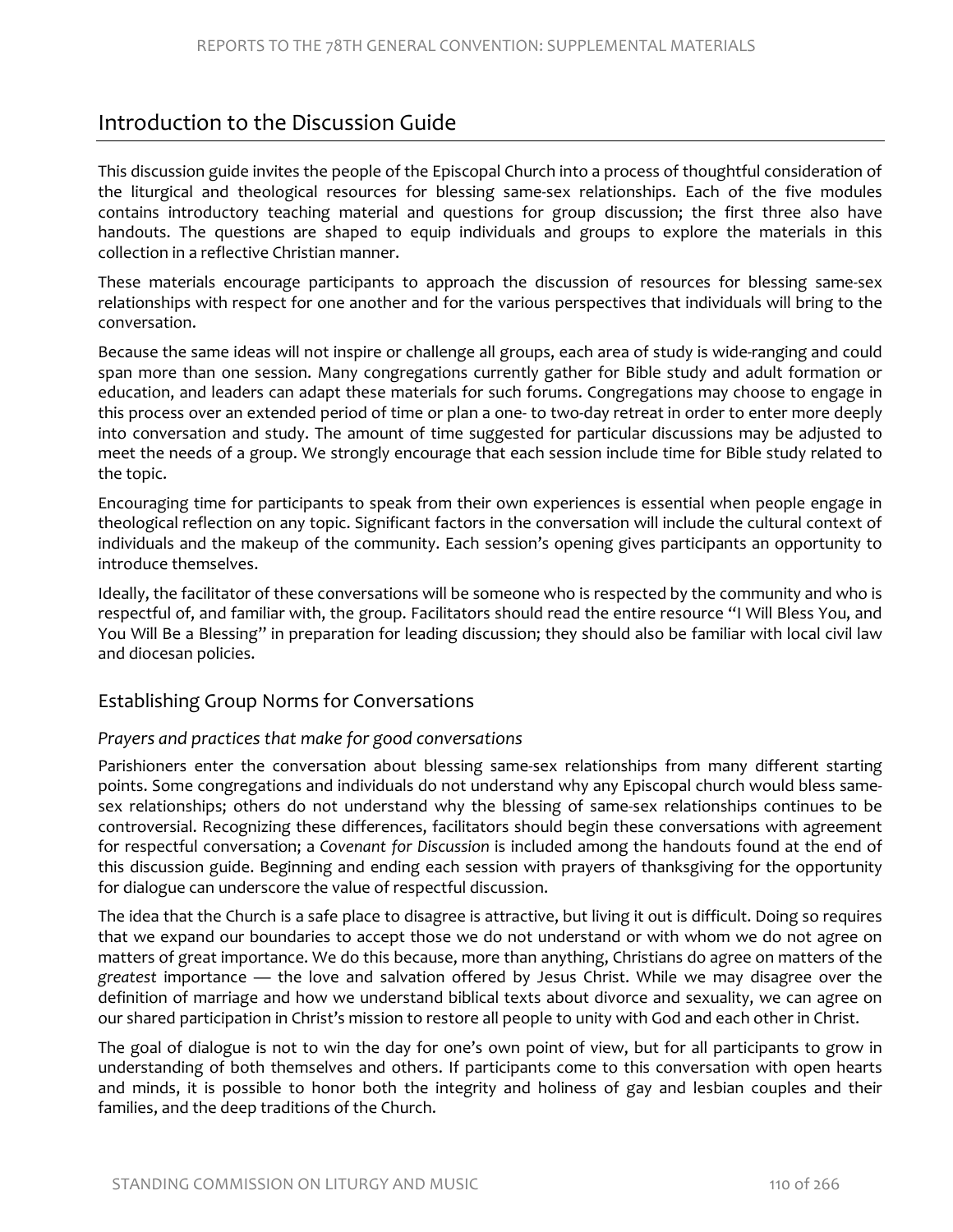# Recommended Background Materials

*To Set Our Hope on Christ*[1](#page-2-0) was prepared as a response to the request by the *Windsor Report* that The Episcopal Church explain how "a person living in a same gender union may be considered eligible to lead the flock of Christ." This document provides an overview as to how and why The Episcopal Church has moved toward the fuller inclusion of gay and lesbian people in the life of the Church. The appendix is composed of a historical summary of beliefs and policies concerning sexuality in The Episcopal Church.

The June 2009 *Report of the Task Force on Holiness in Relationships and the Blessing of Same-Sex Relationships*, from the Episcopal Diocese of San Diego,<sup>[2](#page-2-1)</sup> presents different points of view in an even-handed manner. The report considers the interpretation of Holy Scripture; marriage and holiness in Scripture; biblical texts that may condemn same-sex relationships and those that may portray positive roles of gays and lesbians; Church history and tradition; practical, pastoral and sacramental theology; and the movement of the Holy Spirit.

# 1. Study Area One: History

**History:** *Reviewing the history of The Episcopal Church's decisions regarding same-sex relationships and reflecting on the current context*

### A. Preparing for the Session

Have the following handouts ready (included at the end of this Discussion Guide, unless otherwise noted):

- A. *Covenant for Discussion*
- B. *Understanding the History*
- C. *An Introduction to General Convention*
- *A Review of General Convention Legislation* (Appendix 2)
- D. *Relationships and Blessing: Reflection Questions*

Prepare for the Bible study to be offered in this session by choosing the passage to be read and deciding on the method of study.

#### B. Gathering

- Welcome participants and make any announcements necessary regarding hospitality (restrooms, coffee) and scheduling.
- Continue with a prayer of thanksgiving for the opportunity to have this conversation.
- Go around the room to have each person introduce herself or himself and share what he/she is most looking forward to in these conversations.
- Establish group norms for engaging in respectful conversation. Facilitators may distribute and review the *Covenant for Discussion* provided in the handouts, or choose a set of norms from their own resources.
- Introduce the Bible study prepared for this session.

<span id="page-2-0"></span><sup>1</sup> *To Set Our Hope in Christ*: *A Response to the* Invitation *of* Windsor Report *¶135* is available on the website of The Episcopal Church: [http://www.episcopalchurch.org/documents/ToSetOurHope\\_eng.pdf.](http://www.episcopalchurch.org/documents/ToSetOurHope_eng.pdf)<br><sup>2</sup> Report of the Task Force on Holiness in Relationships and the Blessing of Same-Sex Relationships is available on the website of the

<span id="page-2-1"></span>Episcopal Diocese of San Diego: [http://www.edsd.org/mediafiles/holiness-in-relationships-task-force-report.pdf.](http://www.edsd.org/mediafiles/holiness-in-relationships-task-force-report.pdf)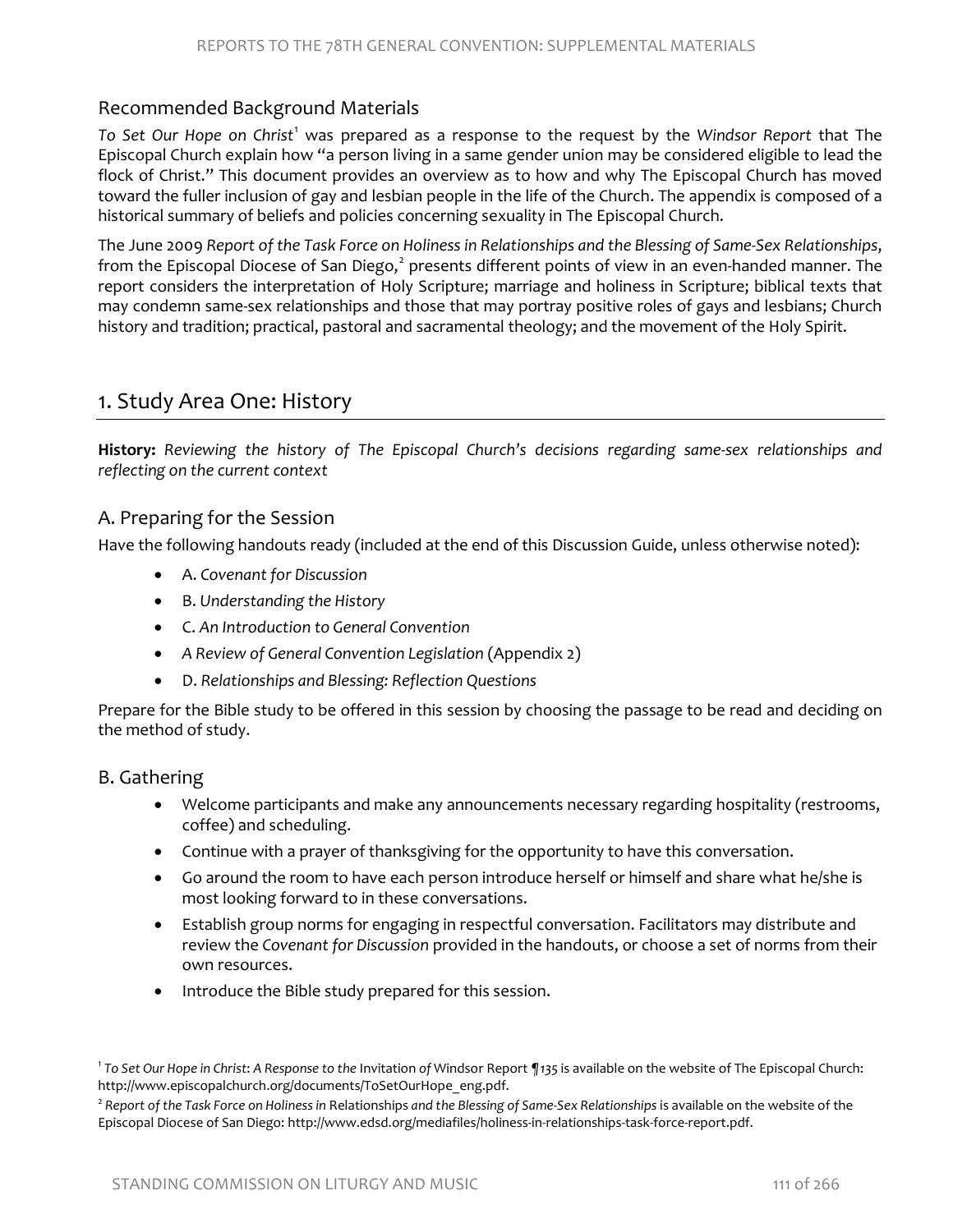# C. Introducing the Topic

Distribute the worksheet *Understanding the History* and give participants about 10 minutes to complete it.

After everyone has had time to write something, ask everyone to share their answers to "A" (how long The Episcopal Church has been talking about same-sex relationships and its gay, lesbian, bisexual, and transgender members). Continue by inviting deputies to share whatever is comfortable from "B" for each decade. Listen to see whether there is a thread or theme that runs through the memories.

### D. General Convention Legislation

Give a very brief description of what General Convention is, who attends, and what it does, using the handout *An Introduction to General Convention*.

Distribute *A Review of General Convention Legislation*, and discuss it in light of responses to the worksheet. Here — and throughout the balance of the sessions — clearly distinguish when you are expressing an idea or opinion based on your own experience and when you are communicating official church stances.

### E. The Blessings of Relationships

Ask the group to call to mind at least three committed relationships they are familiar with: for example, relationships of family members, friends at work or school, or couples in your congregation; or their own committed relationship. Remind them that they may know people in committed relationships who are not married for one reason or another.

Divide into groups of threes, and distribute the handout *Relationships and Blessing: Reflection Questions*. Instruct the group to reflect for 15 or 20 minutes on the questions in the handout, which explore the nature of committed relationships. Afterward, have them reflect back to the larger group by asking these questions:

- What was especially illuminating or challenging in your conversations?
- Regarding the complexities of the relationships you discussed, were there any surprises?
- Based on your conversations, why do you think the Church blesses any committed relationships at all?

# F. Conclusion

Thank the participants for coming, remind them of the next meeting date and time, and close with a prayer of thanksgiving.

# 2. Study Area Two: Theology and the Bible

**Theology and the Bible:** *Examining our understanding of God's blessing through the lens of theology and Scripture*

#### A. Preparing for the Session

Have the following handouts ready (included at the end of this discussion guide):

- A. *Covenant for Discussion* (or other norm for discussion)
- E. *Theological Reflection on Same-Sex Relationships: A Summary of "Faith, Hope, and Love"*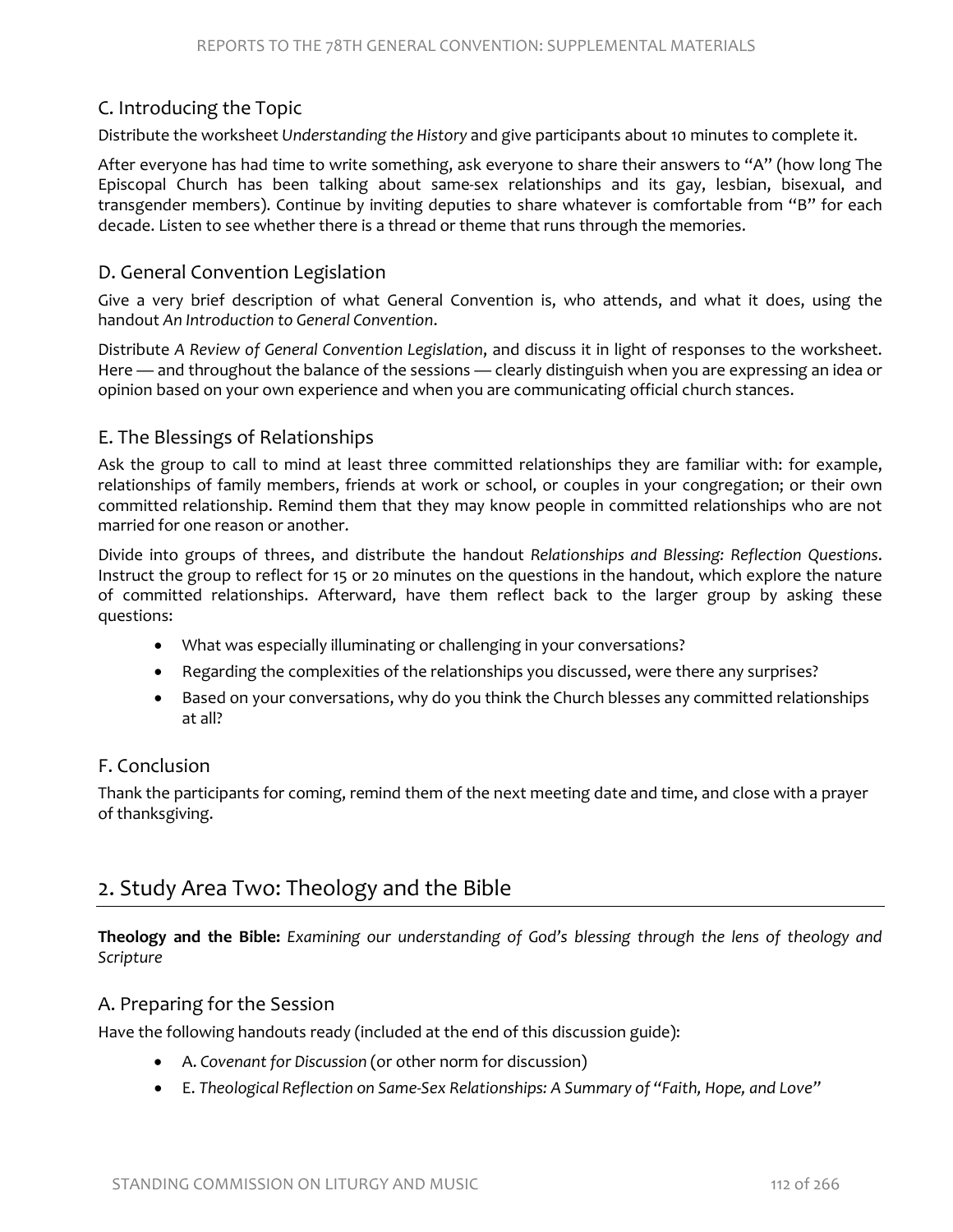Prepare for the Bible study to be offered in this session by choosing the passage to be read and deciding on the method of study.

# B. Gathering

- Welcome participants and make any announcements necessary regarding hospitality (restrooms, coffee) and scheduling.
- Continue with a prayer of thanksgiving for the opportunity to have this conversation.
- Review group norms for engaging in respectful conversation, using the *Covenant for Discussion* or other set of norms established in the first session.
- Invite participants who attended the previous session to share illuminations and challenges that occurred to them regarding the history of The Episcopal Church, rites of blessing same-sex relationships, and their own experience of blessings revealed in committed relationships.
- Introduce the Bible study prepared for this session.

# C. Introducing the Topic

Introduce the theological principles with these or similar words:

In The Episcopal Church, we develop our theology, or the way we think about God, through Scripture, tradition, and reason. Consider, for example, the concept of "hospitality." Numerous examples in Scripture tell of God's hospitality toward God's people and of the people of God issuing or withholding God's hospitality from others. Although some of the stories seem to show behavior that conflicts with the ways God might have us respond to outsiders today, these biblical stories still help guide us. Other theological principles, like eschatology (beliefs about final events in the history of the world) and the triune nature of God, take a little more exploration from Scripture to interpret in light of Christian experience and understanding over the millennia since biblical times. We believe that God continues to reveal God's self to the world. We experience this revelation in many ways, including faithful, lifelong, committed relationships.

Distribute *Theological Reflection on Same-Sex Relationships* and ask participants to read and reflect on this summary of the essay, "Faith, Hope, and Love." Describing relationships as "covenantal," this document identifies four themes for theological reflection: vocation, households, fruitfulness, and mutual blessing*.* Invite the group to discuss some or all of these principles, using the introductions and discussion questions that follow.

# D. Covenant

Introduce the concept of "covenant" with these or similar words:

Covenants are made and held in relationships not only between the individual and God but within a community, which is also held accountable. The Baptismal Covenant is an example that will be familiar to Episcopalians, where commitments are made by (or for) the individual being baptized as well as by the sponsors and the gathered community.

Covenants take many forms in Scripture. They typically, but not always, contain a solemn agreement in which all parties pledge themselves to the others, outlining mutual obligations and responsibilities. Scripture tells about covenants concerning marriage, water rights, tribal relationships, protection, and faithfulness; the covenants include rituals involving animals, exchanges, and other gestures of the now-sealed relationship. The book of Genesis contains a series of covenants God made. For example, after making a covenant with Noah (Genesis 6:18) to protect his family from the impending flood, God makes a covenant with creation: "I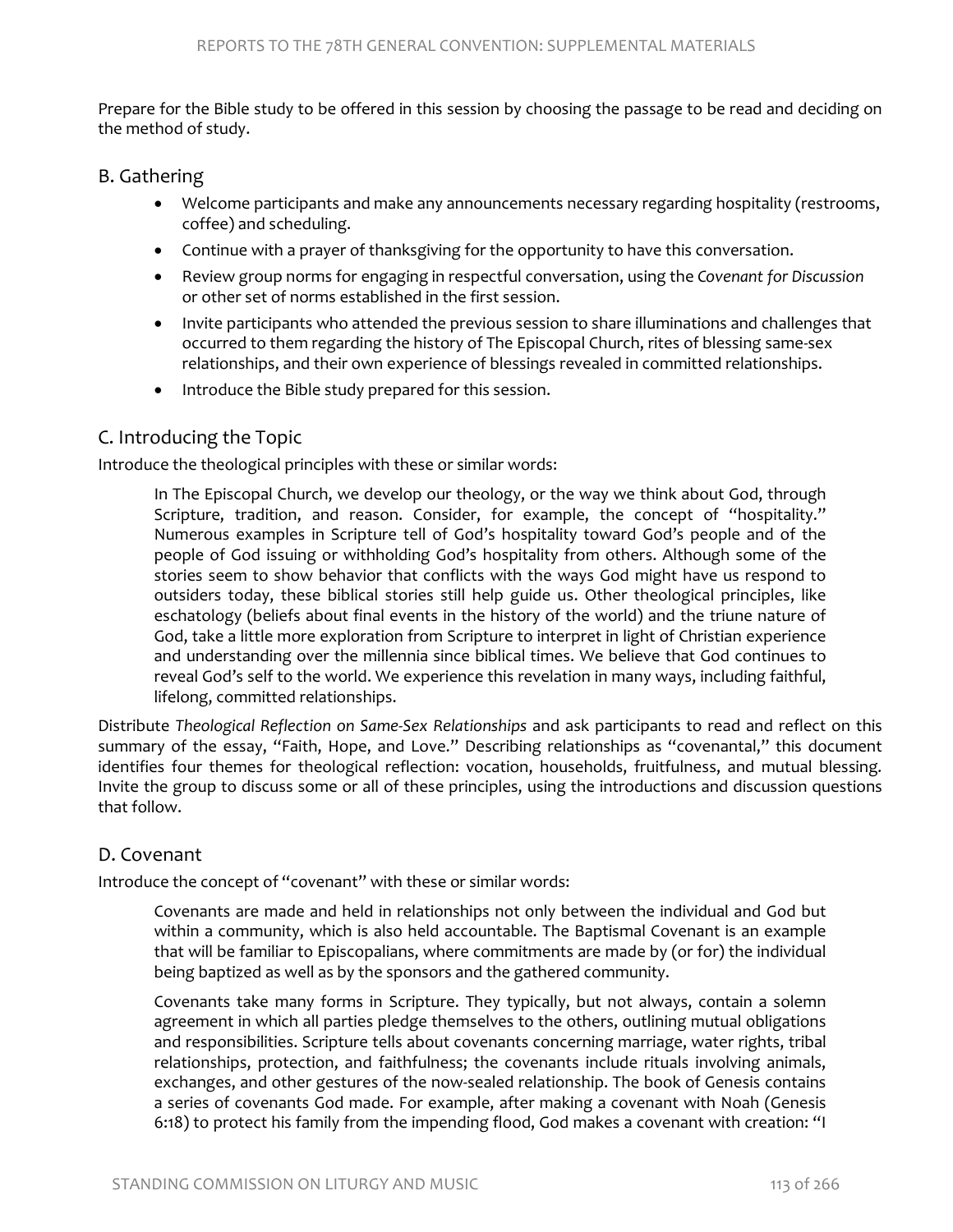establish my covenant with you, that never again shall all flesh be cut off by the waters of a flood, and never again shall there be a flood to destroy the earth" (Genesis 9:11).

Relational commitment can lead a couple to enter into a lifelong covenant in which their love and faithfulness participate in and reflect God's own gracious covenant with us in Christ.

#### *Discussion Questions to Further Reflection and Understanding*

- One description of the difference between a contract and a covenant reads: "A contract is an agreement made in suspicion. A covenant is an agreement made in trust." What are some examples of contracts and covenants in your own life?
- Where have you seen God's graciousness evidenced in committed relationships of couples you have known?

# E. Vocation

Introduce the theme of "vocation" with these or similar words:

Some people are called into long-term committed relationships as a vocation, defined here as a responsibility or way of life to which one is called by God. In Scripture, we find an example of this kind of relationship in Abraham and Sarah, who are vocationally linked to God and to one another. They are sent on a journey together that changes not just their names but the world (Genesis 11:27-25:11). Many other examples of committed relationships in the Bible for example, Ruth and Naomi (Ruth 1), Eli and Samuel (1 Samuel 3), Jesus and his disciples might be considered vocational, that is, carrying a function called by God. These partnerships defined not only the individuals but also the work they had to do together as a function of God's life in the world.

#### *Discussion Questions to Further Reflection and Understanding*

- Have you been in, witnessed, or read about relationships you could consider "vocational"? If so, what makes them so?
- In the Bible we are told that Paul, when counseling early Christians about the complexities and persecutions Christians were facing at the time, suggested that remaining single is a way to serve God, a vocation to "promote good order and unhindered devotion to the Lord" (1 Corinthians 7:35). Not everyone is called into long-term committed relationships; being single may be a vocation for some. Have you experienced, or do you know other people who have experienced, singleness as a vocation?

# F. Households

Introduce the theme of "households" with these or similar words:

Households take many different forms. Consider the story of the prodigal son, in which obligations of loyalty and love were made, broken, and reconciled. Families of origin come with implicit household covenants. When individuals join together to create new households, they have the opportunity to bind themselves to one another in new ways. In these newly created households, the covenanted relationships within allow for holy love, care, risk-taking, and sacrifice on behalf of the other. People have reflected that, in such relationships, they begin to understand God's unconditional love of, and faithfulness to, us. They experience many of the gifts that such a household can bring, including mutual joy, companionship, faithfulness, compromise, charity, grace, and forgiveness.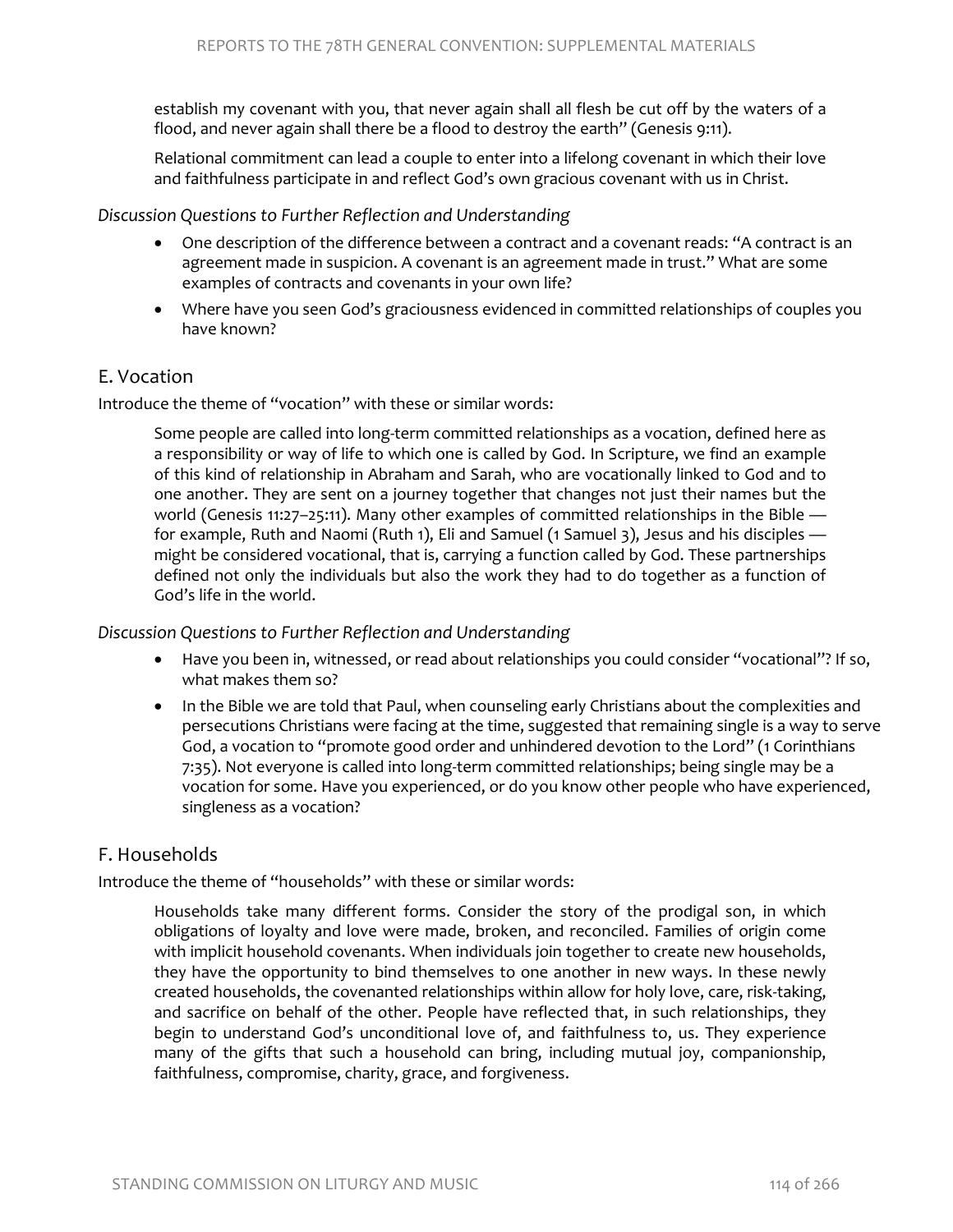#### *Discussion Questions to Further Reflection and Understanding*

- The *Theological Reflection on Same-Sex Relationships* handout states: "While households take many different forms, they create a space of mutual trust and accountability" where we can "learn the spiritual disciplines of compassion, forgiveness, and reconciliation." Have you known or experienced households that provide that "sacred space"? How does thinking about households as a theological concept resonate with your experience?
- In the story of the prodigal son (Luke 15:11–32), the household celebrates when the father welcomes the younger son with compassion, despite the son's disregard for their family agreements. What similar responses have you seen in households you have known, and what do such responses reveal about the nature of households?
- In the same story, the elder brother resents the prodigal. What do you think gets in the way of healing the break in mutual trust and accountability between these two members of the same household?

# G. Mutual Blessing and Fruitfulness

Introduce the themes of "mutual blessing" and "fruitfulness" with these or similar words:

Former Archbishop of Canterbury Donald Coggan summed up the essence of the apostle Paul's message to the world in three words: grace, love, and fellowship: "These are the key words of what has become the second-best-known prayer in the Christian Church: 'The grace of the Lord Jesus Christ, and the love of God, and the fellowship of the Holy Spirit, be with you all."<sup>[3](#page-6-0)</sup> Grace. Love. Fellowship. These blessings are abundant in Christian relationships and in Christian communities.

The apostle Paul tells us, "the fruit of the Spirit is love, joy, peace, patience, kindness, generosity, faithfulness, gentleness, and self-control" (Galatians 5:22). Just as Abraham was blessed by God in order to be a blessing (Genesis 12:2), the commitment exhibited in covenantal relationships becomes a source of blessing for the whole Church. When divine grace sustains a covenantal relationship it bears fruit in countless ways, not only for the couple but for the wider community as well.

When we are present in any public naming of graces or gifts, be it baptism or graduation or the giving of an award, we are often reminded that the individual or group upon which the recognition is bestowed is expected to return that value back to society. At a liturgy of blessing, we are reminded of the value of the individuals entering into a covenant with one another — of their love, faith, loyalty, and devotion to each other and to God. As we bless their relationship we expect in return that this naming and strengthening of the couple will bless the congregation.

#### *Discussion Questions to Further Reflection and Understanding*

- In your experience, how have you seen covenantal relationships that are blessed in the Church become in turn a blessing for the Church?
- In your experience, how have you seen covenantal relationships bear fruit?
- How can the blessing of a same-sex relationship sustain and enable a couple to embody service, generosity, and hospitality beyond their household?

<span id="page-6-0"></span><sup>3</sup> Donald Coggan, *Meet Paul: An Encounter with the Apostle* (London: SPCK, 1998), 73–75.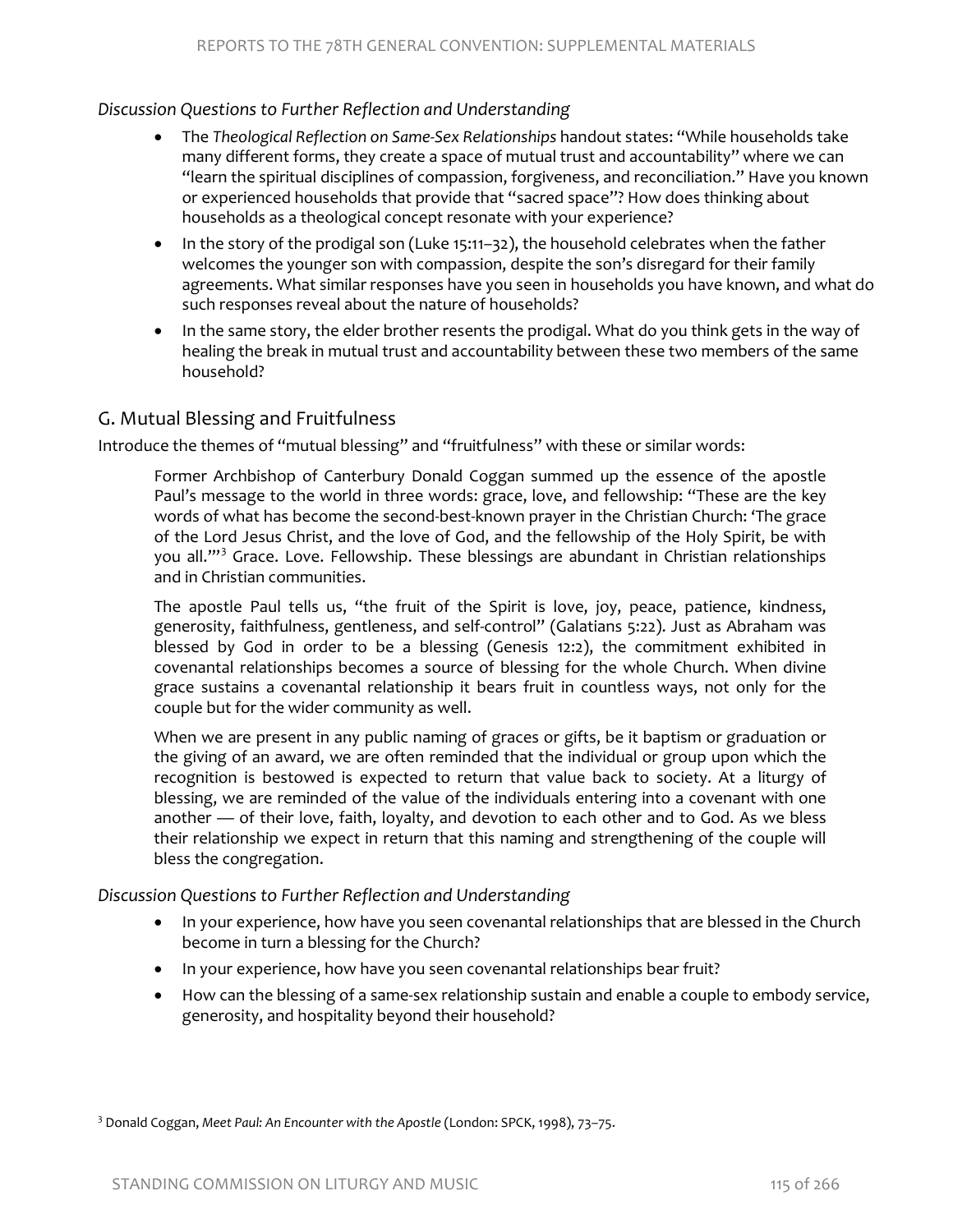### H. Conclusion

Thank the participants for coming, remind them of the next meeting date and time, and close with a prayer of thanksgiving.

# 3. Study Area Three: Liturgy

**Liturgy**: *Discussing liturgy in general and the liturgical resources developed for the blessing of same-sex relationships*

#### A. Preparing for the Session

Have the following handouts ready (included at the end of this discussion guide, unless otherwise noted):

- A. *Covenant for Discussion* (or other norm for discussion)
- F. *Principles for Evaluating Liturgical Materials*
- Liturgy: "The Witnessing and Blessing of a Lifelong Covenant" or "The Witnessing and Blessing of a Marriage"
- Liturgy: "The Celebration of a Marriage (2)" or "The Form of Solemnization of Matrimony" (optional)

Prior to the session, solicit volunteers to walk through the liturgy (ending with the greeting of the Peace) during the session. Ask them to be respectful of the process and to recognize that even when role-playing the words and actions in a liturgy can have an impact on the people saying and doing them.

Prepare for the Bible study to be offered in this session by choosing the passage to be read and deciding on the method of study.

#### B. Gathering

- Welcome participants and make any announcements necessary regarding hospitality (restrooms, coffee) and scheduling.
- Continue with a prayer of thanksgiving for the opportunity to have this conversation.
- Review group norms for engaging in respectful conversation, using the *Covenant for Discussion* or other set of norms established in the first session.
- Invite participants who attended the previous session to share illuminations and challenges that have occurred to them regarding the interaction of the Bible and theology with the blessing of same-sex relationships.
- Introduce the Bible study prepared for this session.

# C. Introducing the Topic

Introduce a discussion of the meaning and purpose of liturgy with these or similar words:

Christians over the centuries have found ways to ritualize our story as a people of God, our place in God's life today, and our hope for an eternity with Christ. Liturgy, as an event, retells salvation history in word and sacrament: by the proclamation of Scripture, through preaching and prayer, and in the liturgy of the table. Each time we celebrate liturgy, we become active participants in re-presenting this history — life with God, from creation and fall through covenant, redemption, and fulfillment — and in bringing it into the present. When we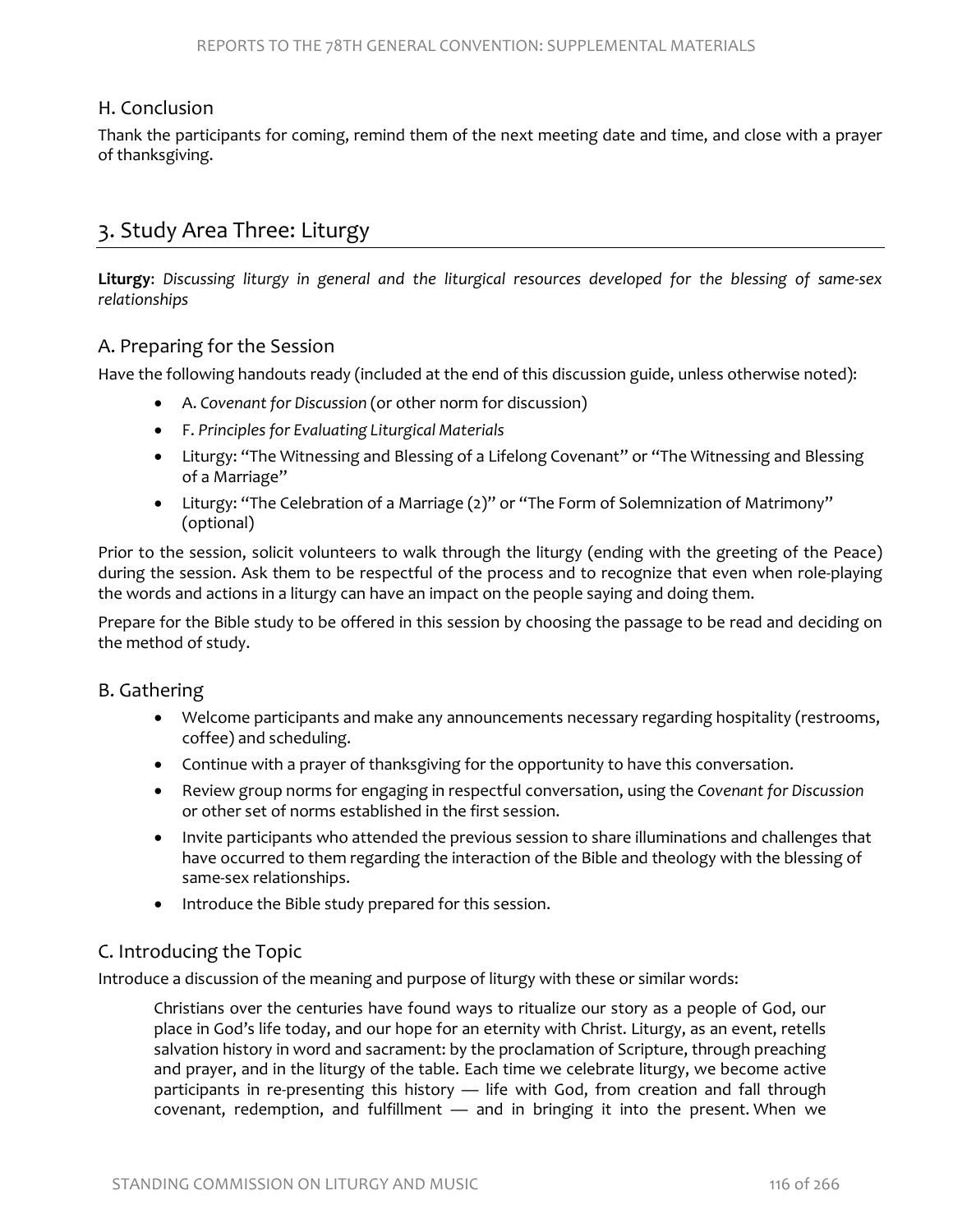consecrate water during baptism, we go back to the waters of creation at the beginning of our story. We are buried with Christ in this water and brought forth into a new life in Christ, a new future. Scripture calls us to keep rituals when we are told to "make this day holy" or to "remember this place" or to "do this" from this day forward in order to keep our inherited faith as present as it ever was.

Liturgy can be understood as an exchange between heaven and earth. All that we have comes from God, and that is what we return. In our prayers, we as a community breathe in and out our petitions, thanksgivings, sorrows, hopes, and praises.

Celebrating important moments in the lives of individual Christians and in the community often happens in the context of liturgy. In the liturgies of baptism, confirmation, marriage, and ordination, we join together to enact and celebrate our commitment to a vocation with Christ and with one another.

### D. Qualities of Anglican Liturgy

Distribute the handout *Principles for Evaluating Liturgical Materials*, and introduce the principles with these or similar words:

In Resolution 2009-C056, the General Convention directed the Standing Commission on Liturgy and Music to "collect and develop theological and liturgical resources" for the blessing of same-sex relationships. The Commission discovered a vast array of unofficial liturgies, some dating back to the 1970s, and, more recently, rites of blessing commended for use in dioceses in The Episcopal Church and the Anglican Church of Canada. These liturgies were created in response to the pastoral needs of same-sex couples in various local jurisdictions. The Commission found strong similarities in the rites; many used The Celebration and Blessing of a Marriage from the Book of Common Prayer as a template.

This research led the Commission to develop liturgical principles to assess the resources it had collected and as the basis for creating a new liturgical resource to present to General Convention in 2012. Consistency with Anglican theological tradition and the liturgical style of the 1979 Book of Common Prayer was essential in developing these materials. Keeping proposed rites as an expression of the whole Church, not only the two people seeking a blessing, was also important. A full list of those qualities is in the handout.

These qualities can be gathered into two general categories: words and actions. In liturgy, words and actions together express and shape what we believe. In "The Witnessing and Blessing of a Lifelong Covenant," this combination of words and actions expresses what we understand and hope about blessing, households, and the revelation of God's love in the world through these committed relationships.

# E. Exploring the Liturgy for Blessing Same-Sex Relationships

Distribute copies of the liturgy or liturgies you have decided to use ("The Witnessing and Blessing of a Lifelong Covenant" or "The Witnessing and Blessing of a Marriage"; "The Celebration and Blessing of a Marriage [2]" or "The Form of Solemnization of Matrimony") and invite participants to keep in mind the principles outlined in the handout for evaluating liturgical materials as they role-play the liturgy.

Before reading through the liturgy with the volunteers selected in advance of the session, explain that it is not the intention of this "couple" to receive this blessing. Acknowledge that there may be anxiety when role-playing the rite, and invite participants to engage the experience prayerfully. When finished, remind the "couple," the "presider," and the "assembly" that the role-play is not binding, and thank the volunteers for their help.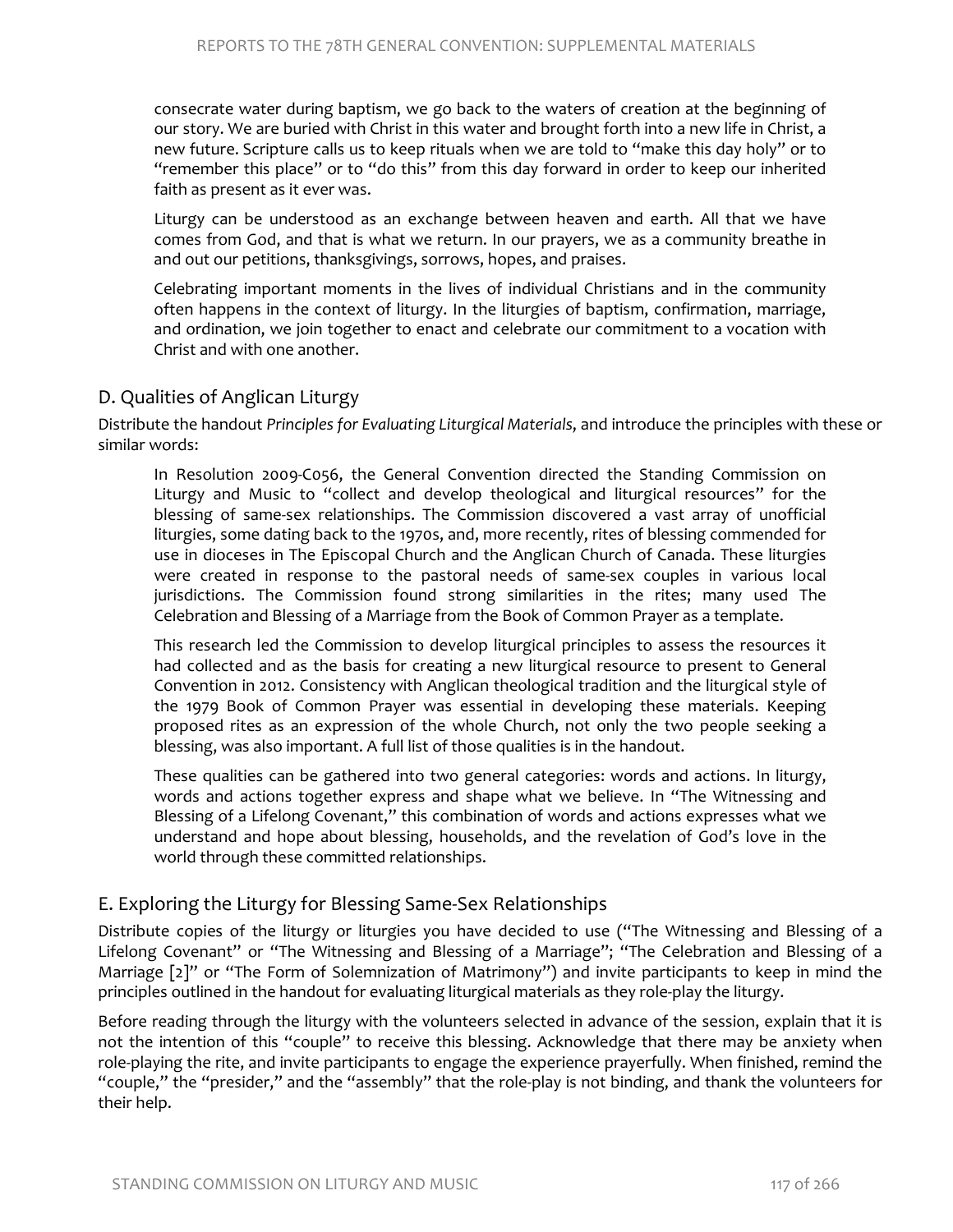#### *Discussion Questions to Further Reflection and Understanding*

- What did you hear?
- What did you see?
- What did you feel?
- How does this liturgy hold to the liturgical principles set forth in the handout?
- What words, symbols, and actions in this liturgy stand out for you and draw you into reflection on your own experience of covenantal relationship?
- What do the words, symbols, and actions call forth, challenge, or offer to the couple who experience them in the context of a blessing of their relationship?
- In your experience, which elements seem to have the most meaning when a community gathers to receive God's blessing?

# F. Conclusion

Thank the participants for coming, remind them of the next meeting date and time, and close with a prayer of thanksgiving.

# 4. Study Area Four: Civil and Canon Law

**Civil and Canon Law:** *Exploring legal, canonical, and spiritual issues that arise as the Church considers blessing same-sex couples*

#### A. Preparing for the Session

Have the following handout ready:

• A. *Covenant for Discussion* (or other norm for discussion)

Set up two pages of newsprint, each with two columns:

*One page of newsprint:*

#### MARRIAGE

Secular Benefits / Obligations Sacred Benefits / Obligations

*The other page of newsprint:*

BLESSING

Secular Benefits / Obligations Sacred Benefits / Obligations

Prepare for the Bible study to be offered in this session by choosing the passage to be read and deciding on the method of study.

B. Gathering

- Welcome participants and make any announcements necessary regarding hospitality (restrooms, coffee) and scheduling.
- Continue with a prayer of thanksgiving for the opportunity to have this conversation.
- Review group norms for engaging in respectful conversation, using the *Covenant for Discussion* or other set of norms established in the first session.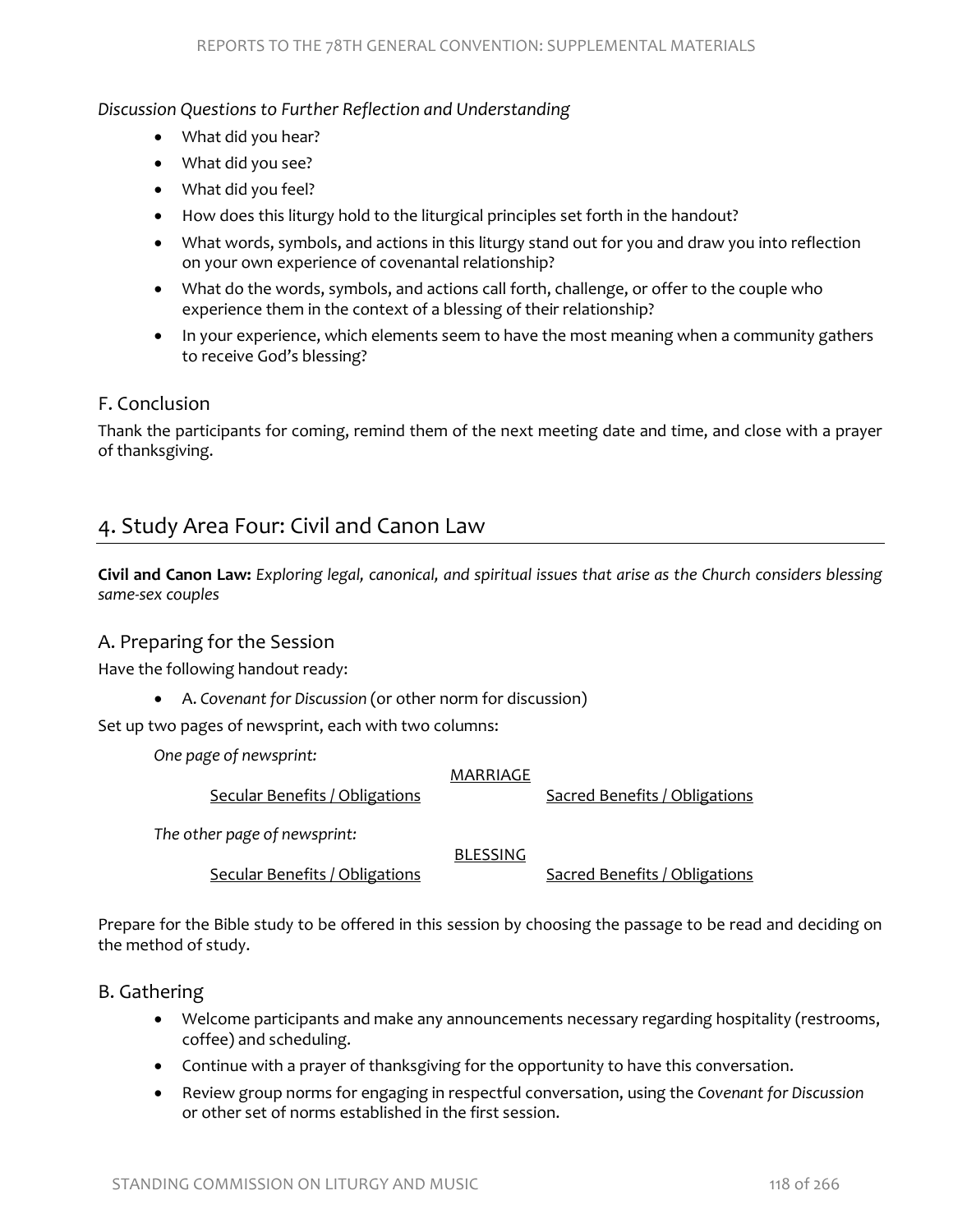- Invite participants who attended the previous session to share illuminations and challenges that have occurred to them regarding the liturgy for the blessing of same-sex relationships.
- Introduce the Bible study prepared for this session.

### C. Introducing the Topic

Introduce the discussion of civil and canon law with these or similar words:

Resolution 2009-C056 directed the Standing Commission on Liturgy and Music to develop resources for blessing same-gender relationships. As the Commission went about its work, Episcopalians asked about the relationship between these blessings and marriage. Following the direction of General Convention, the Commission developed a resource for blessing relationships, not marriage, while also recognizing the complexity of civil and canon (that is, Church) law.

Some states allow same-sex couples to marry; others permit civil unions or provide other legal status for these couples. Other states forbid (or do not recognize) same-sex marriage or unions; some of these states also do not recognize any legal status for same-sex couples who have a civil marriage or civil union from another state where that status is legal.

The Book of Common Prayer (p. 422) and Canon I.18.1 require Episcopal clergy to conform to the laws of their state governing the creation of a civil marriage.

# D. Exploring the Benefits and Obligations of Marriage and Blessing

Invite people to brainstorm about the secular benefits and obligations of marriage, and note their answers in that column of the newsprint page headed "Marriage." Then ask about the sacred benefits and obligations of marriage and note their answers. Now, do the same on the page with the heading "Blessing" (that is, blessing a lifelong, committed relationship) — secular benefits and obligations first, then sacred benefits and obligations. Step back and ask people what they notice about the four lists. Have a conversation.

The following is a list of responses people might give:

Marriage: Secular Benefits / Obligations

- Legal status given by the state: global for different-sex couple; local/state for same-sex couple
- Defined by some states as only between a man and a woman supporting the traditional view of marriage
- Part of the institution of marriage and its social benefits
- Potential financial benefits joint tax returns, automatic joint ownership, etc. global for different-sex couple; local/state for same-sex couple
- Clarity about the relationship fits a known model, people know what you are talking about if you say you are married; clarity about monogamy and faithfulness
- Legal responsibilities shared by the couple
- Social status
- Usually, acceptance of parents, family, and friends of the relationship

#### Marriage: Sacred Benefits / Obligations

- God's blessing proclaimed by the Church
- Recognition of spiritual nature of relationship
- Public religious and spiritual commitment of love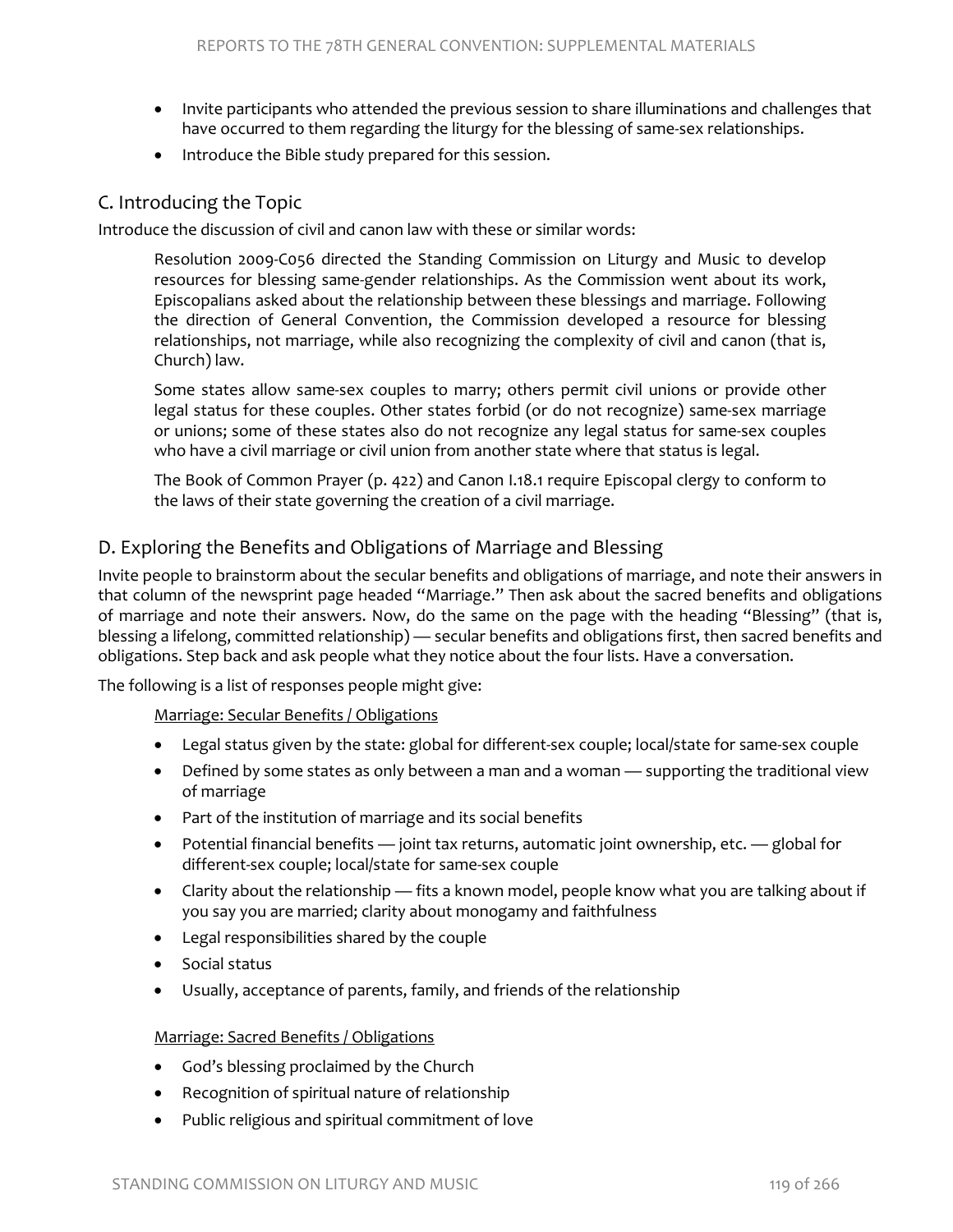- Call to constant reconciliation and assurance of forgiveness
- Spiritual preparation and counseling prior to ceremony
- "Church wedding" and social recognition and support of religious community
- Exchange and blessing of symbols of relationship  $-$  ring(s)
- Done as part of the Prayer Book and Episcopal Church norms not true for same-sex couples

#### Blessing: Secular Benefits / Obligations

- Possible gained clarity about the relationship; commitment statements made to one another
- Possible social status
- Possible acceptance/recognition of parents, family, and friends

#### Blessing: Sacred Benefits / Obligations

- God's blessing proclaimed by the Church
- Recognition of spiritual nature of relationship; clarity about monogamy and faithfulness
- Public religious and spiritual commitment of love
- Call to constant reconciliation and assurance of forgiveness
- Spiritual preparation and counseling prior to ceremony
- "Church wedding" and social recognition and support of religious community
- Exchange and blessing of symbols of relationship ring(s)
- Falls within Episcopal Church norms, if permitted by bishop as pastoral response

Invite the group to draw conclusions from the lists and their discussion of them. They might discover that when the Church blesses same-sex couples such blessings seem to carry most but not all of the "sacred benefit" that one finds in marriage, and when the Church blesses same-sex couples such blessings seem to carry much less of the "secular benefit" that one finds in marriage.

# E. Conclusion

Thank the participants for coming, remind them of the next meeting date and time, and close with a prayer of thanksgiving.

# 5. Study Area Five: Mission

**Mission**: *Exploring the blessing of same-sex relationships as part of the Church's mission and God's reconciling work in the world*

#### A. Preparing for the Session

Have the following handout ready:

• A. *Covenant for Discussion* (or other norm for discussion)

Prepare for the Bible study to be offered in this session by choosing the passage to be read and deciding on the method of study.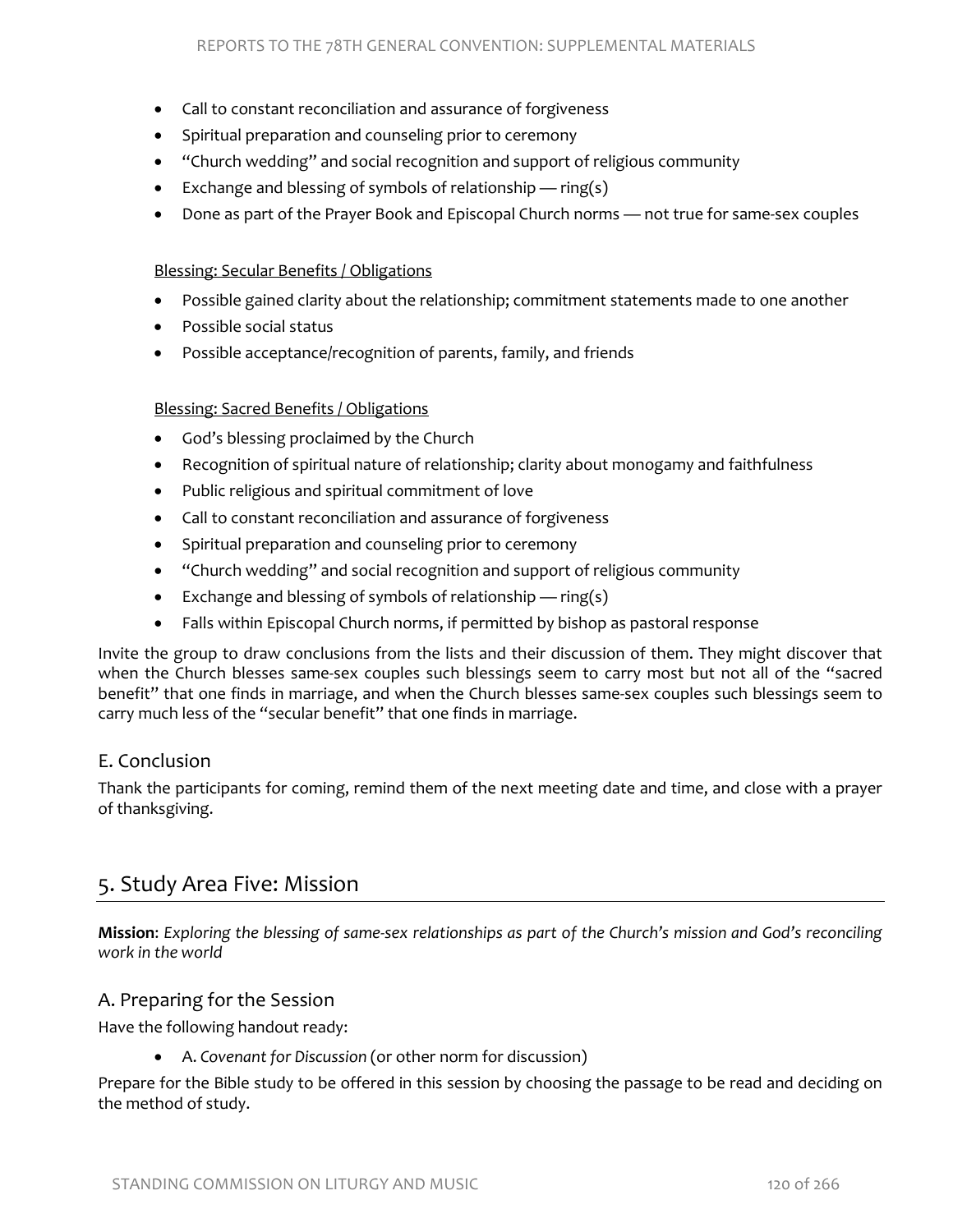# B. Gathering

- Welcome participants and make any announcements necessary regarding hospitality (restrooms, coffee) and scheduling.
- Continue with a prayer of thanksgiving for the opportunity to have this conversation.
- Review group norms for engaging in respectful conversation, using the *Covenant for Discussion* or other set of norms established in the first session.
- Invite participants who attended the previous session to share illuminations and challenges that have occurred to them regarding the comparison of marriage and blessings.
- Introduce the Bible study prepared for this session.

### C. Introducing the Topic

Introduce this final session by reminding participants that we are a part of a larger story, using these or similar words:

Using the "three-legged stool" of Anglicanism, we have explored Scripture, tradition, and reason relating to the development of rites for blessing same-sex relationships in The Episcopal Church. We have explored God's call to us to live in relationship to God and to one another. We may have disagreed, misunderstood, or challenged one another, but we have been reminded at each turn that our life together, centered in baptism and the eucharist, is central to being people of faith in this time and in this Church.

The essay "Faith, Hope, and Love" has this to say about the significance for mission of blessing same-sex relationships:

This missional character of covenantal blessing, reflected in both Scripture and the historical traditions of the Church, deserves renewed attention today. The 2000 General Convention contributed to this renewal when it passed Resolution D039, which identified monogamy, fidelity, holy love, and other characteristics of lifelong, committed relationships. Significantly, that resolution was framed as a way to enable the Church to engage more effectively in its mission. Many in The Episcopal Church have witnessed these characteristics in the committed relationships of same-sex couples. That recognition can, and in many places already has, broadened the understanding of the Church's mission of participating in God's reconciling work in the world.

Our willingness to continue to receive a new thing while remaining in communion and in love with one other models a gift we have to offer the world.

We began our study by exploring The Episcopal Church's recent history regarding same-sex couples seeking acceptance and blessing of their relationships in the Church, and by reflecting on our own experiences of lifelong, committed relationships. We continued with a study of the theological and liturgical resources that the Standing Commission on Liturgy and Music developed. Finally, we compared the benefits and obligations of marriage and blessing same-sex relationships.

*Discussion Questions to Further Reflection and Understanding*

• Over the past few weeks, how have our conversations emerged in the course of your daily lives? Have you found yourselves talking (or emailing or Facebooking) with colleagues, friends, or family regarding the willingness of The Episcopal Church to provide these blessings?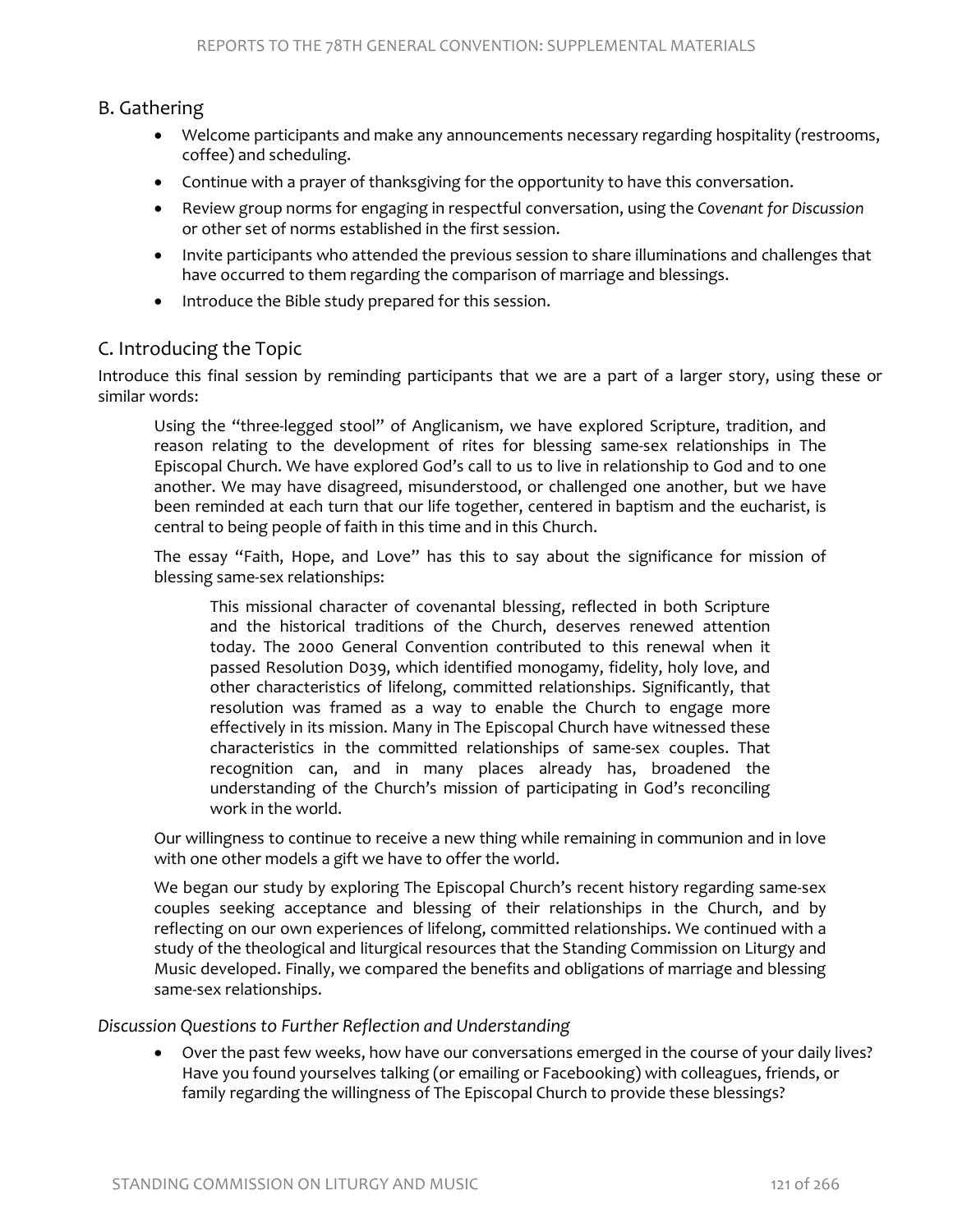- This discussion guide was designed to equip participants to understand the presence of rites of blessing same-sex relationships in our common life in The Episcopal Church. Did it fulfill that purpose for you? Why or why not?
- If your community is not considering offering these rites to same-sex couples seeking a blessing of their relationship, are you able to explain why other parishes or dioceses in The Episcopal Church are? If yes, where would you begin that explanation? If no, what more information or background would be helpful?

# D. Conclusion

Thank everyone for participating, for their hard work and dedication, and for loving the Church and those who come through the doors enough to have these conversations together.

Close with a prayer of thanksgiving.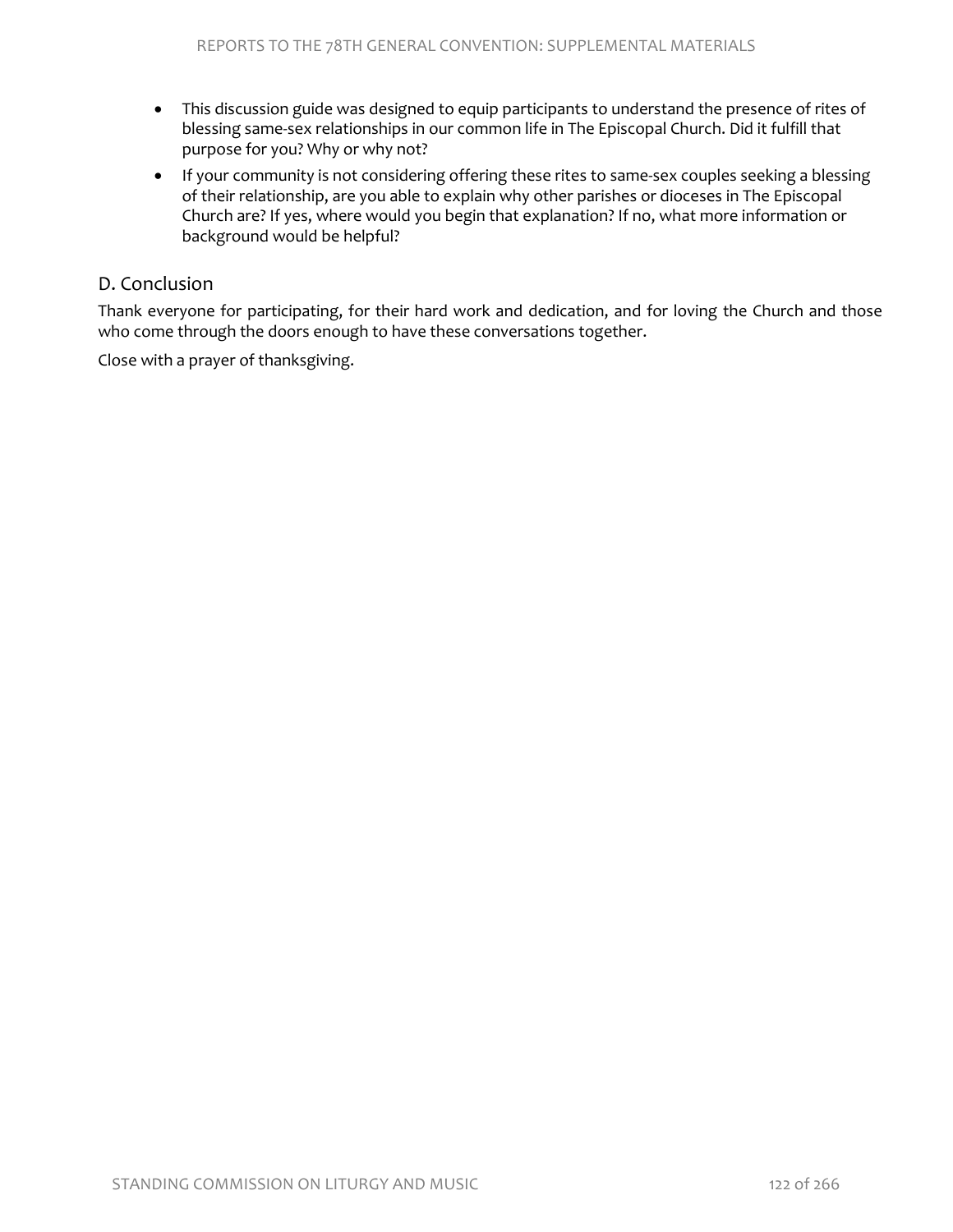# Handout A

# **Covenant for Discussion**

As we gather in the name of Christ to share our thoughts, feelings, and ideas, we accept this covenant to guide our conversation along God's path of love.

- I recognize that everyone comes to this experience with very different backgrounds, experiences, and views. I will respectfully seek clarification of other perspectives to add to my understanding.
- If I choose to disagree with a perspective different from mine, I will do this in a loving and respectful way.

I will:

- Speak only for myself (using "I" statements).
- Take responsibility for my own thoughts and feelings.
- Remember my baptismal promise to "respect the dignity of every human being."
- Seek and acknowledge common ground.
- Honor confidentiality unless permission to share is explicitly given.
- Practice "sacred listening" by:
	- Listening for God in the experiences of others.
	- Accepting those experiences as valid for the speakers.
	- Searching for strengths in the other's position.
	- **Avoiding interruptions and argument.**
	- **Avoiding applause or other reactions to speakers.**
	- **Allowing each person to speak before I speak again.**

If a particular group or person is going to be discussed, some of them should be present.

Adapted from *Our Covenant for Conversation,* the Episcopal Diocese of Vermont; *Good News: A Congregational Resource for Reconciliation,* by the Right Reverend Steven Charleston (2003); and *Intimate Human Relationships: Resources for Conversation in the Congregations and Deaneries of the Episcopal Diocese of Vermont,* edited by Anne Clarke Brown (2004).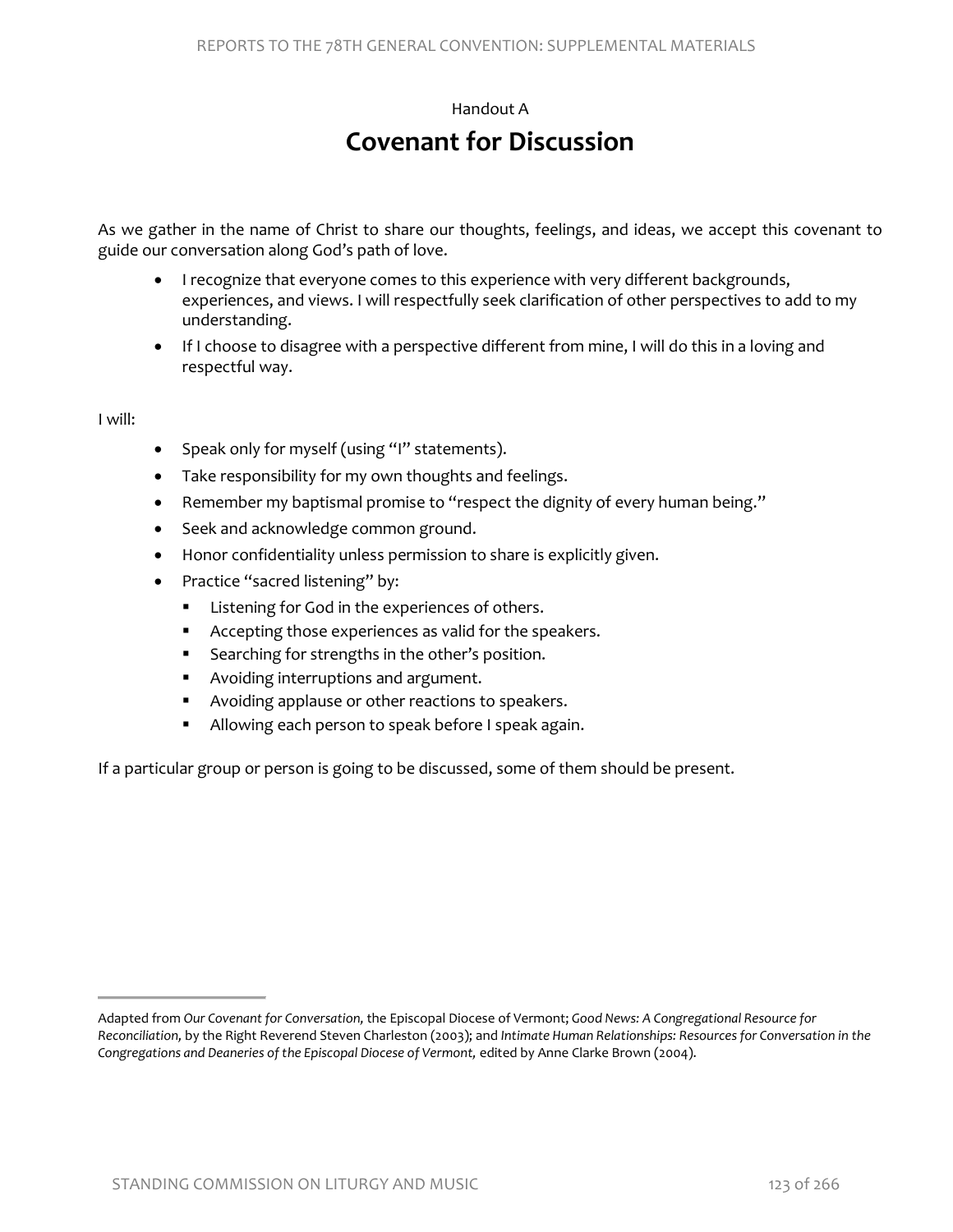#### Handout B

# **Understanding the History**

Please use this worksheet to record your memories and thoughts about discussion of same-sex relationships over the past few decades.

- A. The Episcopal Church has formally been talking about same-sex relationships and its gay, lesbian, bisexual, and transgender members for how many years?
- B. Under each decade list briefly using just key words—what you remember about: 1. What was going on in your own life.
	- 2. What was going on in the world and/or the Church.
	- 3. What was going on with issues of same-sex relationships.

|                                                                                            | <b>1970s</b> | <b>1980s</b> | 1990s | <b>2000S</b> | <b>2010S</b> |
|--------------------------------------------------------------------------------------------|--------------|--------------|-------|--------------|--------------|
| $\mathbf{1}$<br>What I remember<br>in my own life                                          |              |              |       |              |              |
| $\mathbf 2$<br>What I remember<br>happening in the<br>world and/or<br>the Church           |              |              |       |              |              |
| $\overline{\mathbf{3}}$<br>What I remember<br>about issues of<br>same-sex<br>relationships |              |              |       |              |              |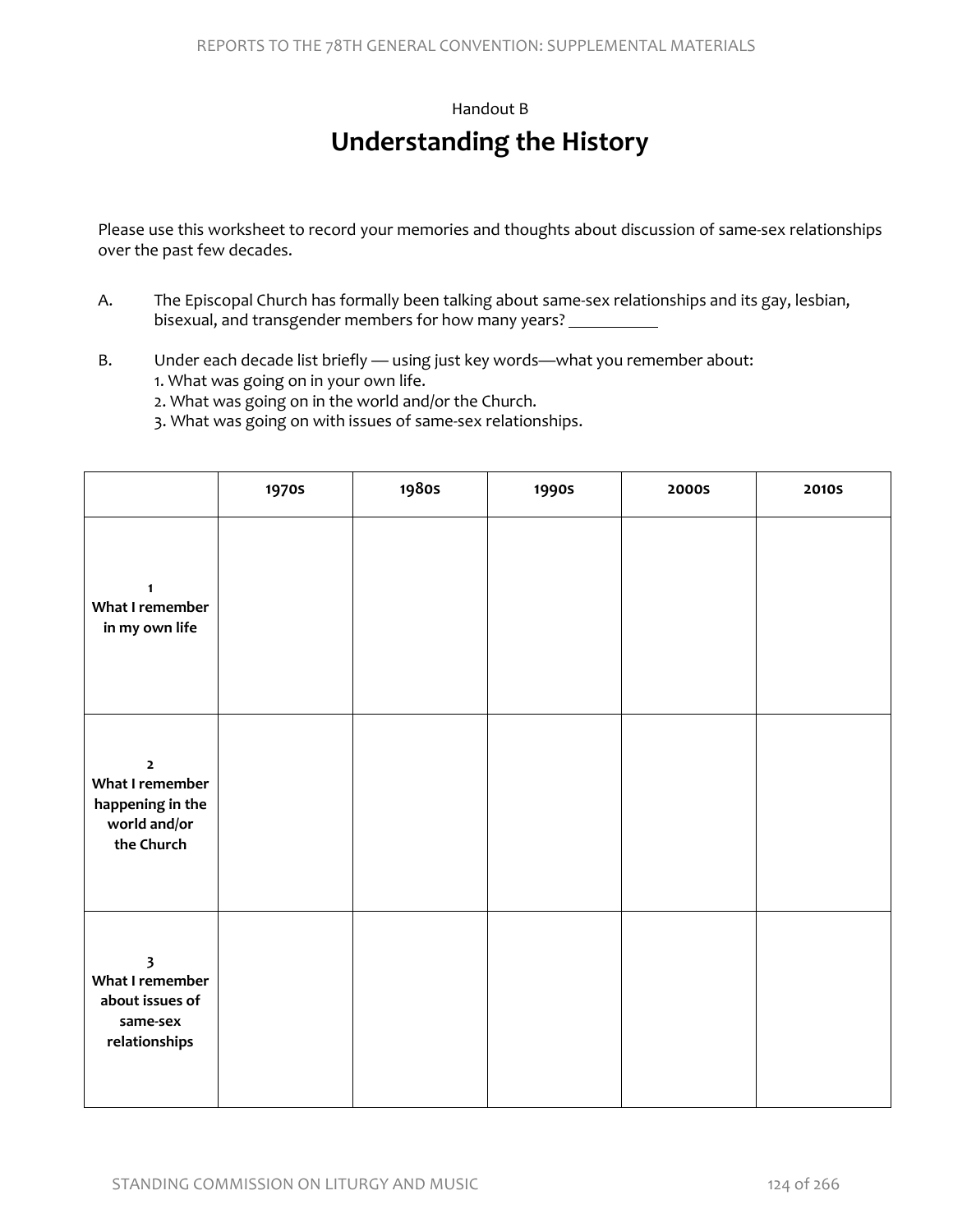Handout C

# **An Introduction to General Convention**

With few precedents for a republican form of Church governance, the first General Convention met in 1785 in Philadelphia. That convention began work on a constitution and a revision of the Book of Common Prayer, the Church's book of worship. Within 10 years, the General Convention had agreed on its form of governance and its pattern of worship, both of which endure to the present day.

Uniquely for its time, the first General Conventions determined on a bicameral house in which elected (rather than royally appointed) bishops would make up one house, and lay and ordained deputies (equally represented) would make up the other house.

All bishops of The Episcopal Church, active and retired, are entitled to seat, voice, and vote in the House of Bishops (unless deprived of the privilege). Each of The Episcopal Church's dioceses (and the Convocation of Churches in Europe and the Navajoland Area Mission) is entitled to elect eight deputies – four laypersons and four priests and/or deacons – to the House of Deputies. (The diocesan electors of deputies are themselves elected representatives from local parishes.) Deputies are not delegates; that is, they are not elected to represent the electing dioceses.

Deputies vote their conscience for the good of the Church. They cannot be instructed to vote one way or another, for to do so would preclude godly debate and preempt the work of the Holy Spirit. Deputies are expected to serve on committees, if appointed, to attend forums and hearings, to read the reports to the Church from its commissions, committees, agencies, and boards, to listen to, and if so moved, to respond to resolutions on the floor of the house.

The House of Bishops and House of Deputies meet, deliberate, and vote separately. To be enacted, resolutions must pass both houses in the same language. Both houses have the right to amend legislation, but the amendment must be accepted by the other house. Resolutions presented to Convention come from four sources: committees, commissions, agencies, and boards of the Church; bishops; dioceses and provinces; and deputies.

The House of Bishops is chaired by the Presiding Bishop, and the House of Deputies is chaired by an elected President of the House. In the absence of the presiding officer, a Vice Chair (in the House of Bishops) or Vice President (in the House of Deputies) chairs. In each house, a secretary and parliamentarian assist the presiding officer.

General Convention meets prayerfully. Each day, bishops, deputies, registered alternates, and delegates to the ECW Triennial Meeting gather for Bible study and the Holy Eucharist. Both the House of Deputies and the House of Bishops have chaplains, who lead their houses in regular prayer at the beginning and end of sessions and daily at noon. Chaplains are also asked to pray before the enactment of important legislation. Organizations within the Church sponsor additional worship services, while volunteers staff a prayer room in which there is continual intercession for the work of Convention.

Much of the work of Convention is carried out by legislative committees. The Presiding Bishop and the President of the House of Deputies determine the number of persons who serve on committees and their membership. In their appointments, the presiding officers consider previous experience, expertise, and interest, ensuring the committees represent diverse points of view, geographic, ethnic and gender diversity, and participation by younger deputies.

Resolutions proposed for discussion at Convention are referred to legislative committees, which consider, amalgamate, and perfect them before presenting them on the floor of Convention. Legislative committees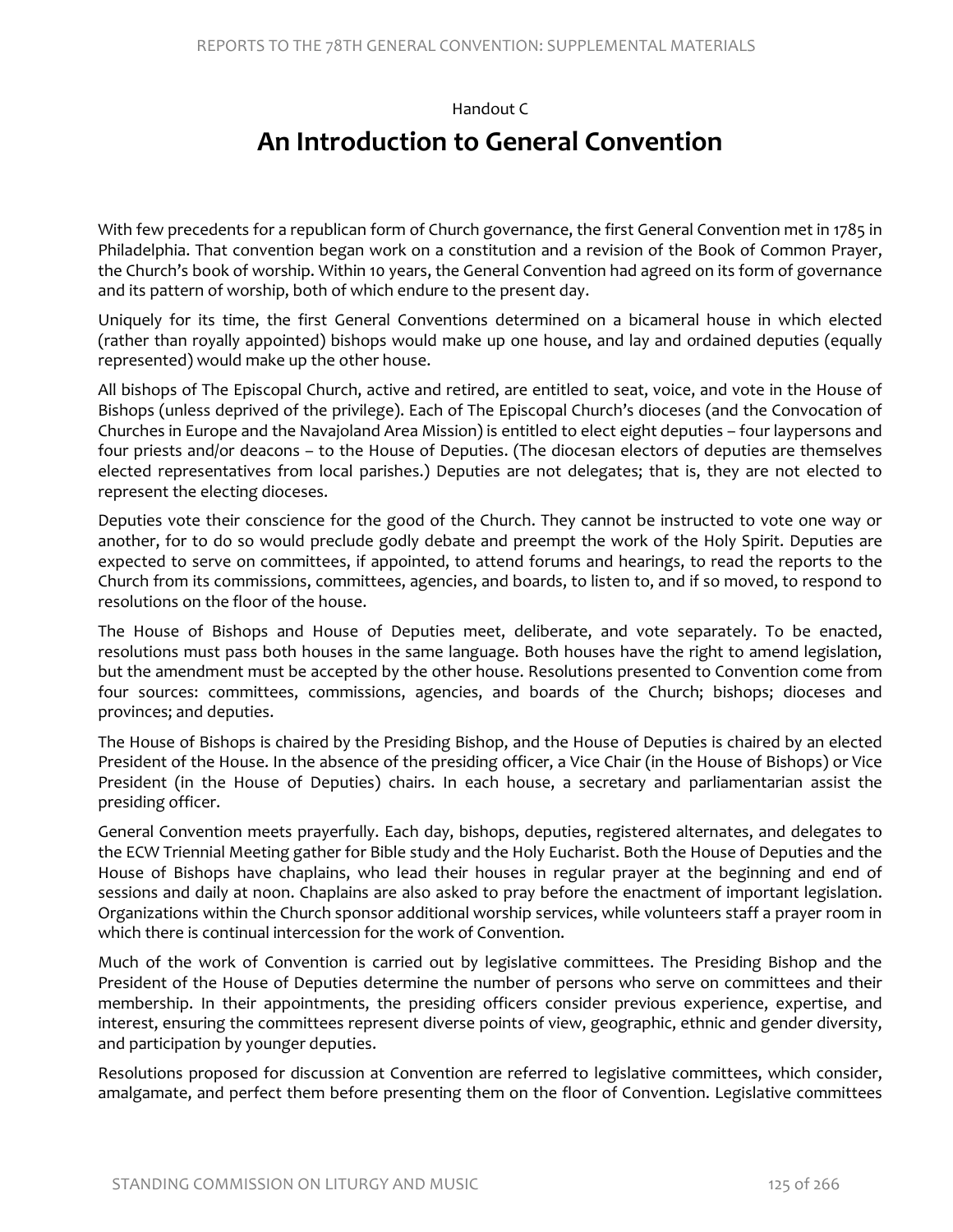hold hearings on legislation at which the following can speak: bishop, deputy, registered alternate deputy, or registered visitor.

Debate on the floor is governed by the Constitution and Canons of the Church, Rules of Order for each house, Joint Rules of Order (that apply to both houses) and Roberts' Rules of Order. Deputies are expected to listen respectfully to the views of others and to adhere to the rules, which require, for example, that persons of different points of view alternate at microphones.

Convention is more than legislation. One of the most interesting parts of Convention is the Exhibit Hall, a marketplace of goods and ideas in which the organizations and interest groups within the Church present their wares, recruit members, and do their best to influence legislation.

Many Church-related organizations hold meetings in conjunction with Convention, and there are lunches and dinners hosted by seminaries, provinces, societies, boards and staff offices of the Church. The Episcopal Church Women (ECW) holds its triennial meeting simultaneously with the General Convention. The ECW meeting has changed over the past several decades; today it focuses on the mission and service of the Church, and many of the Church's most distinguished members are invited to address this body.

General Convention is a combination of legislative assembly, bazaar of goods and services, and family reunion. It is one of the most exciting and, truth be told, one of the most awe-inspiring gatherings in the world.

Adapted from an introduction to the 2009 General Convention prepared by the Reverend Dr. Gregory S. Straub, Executive Officer and Secretary of General Convention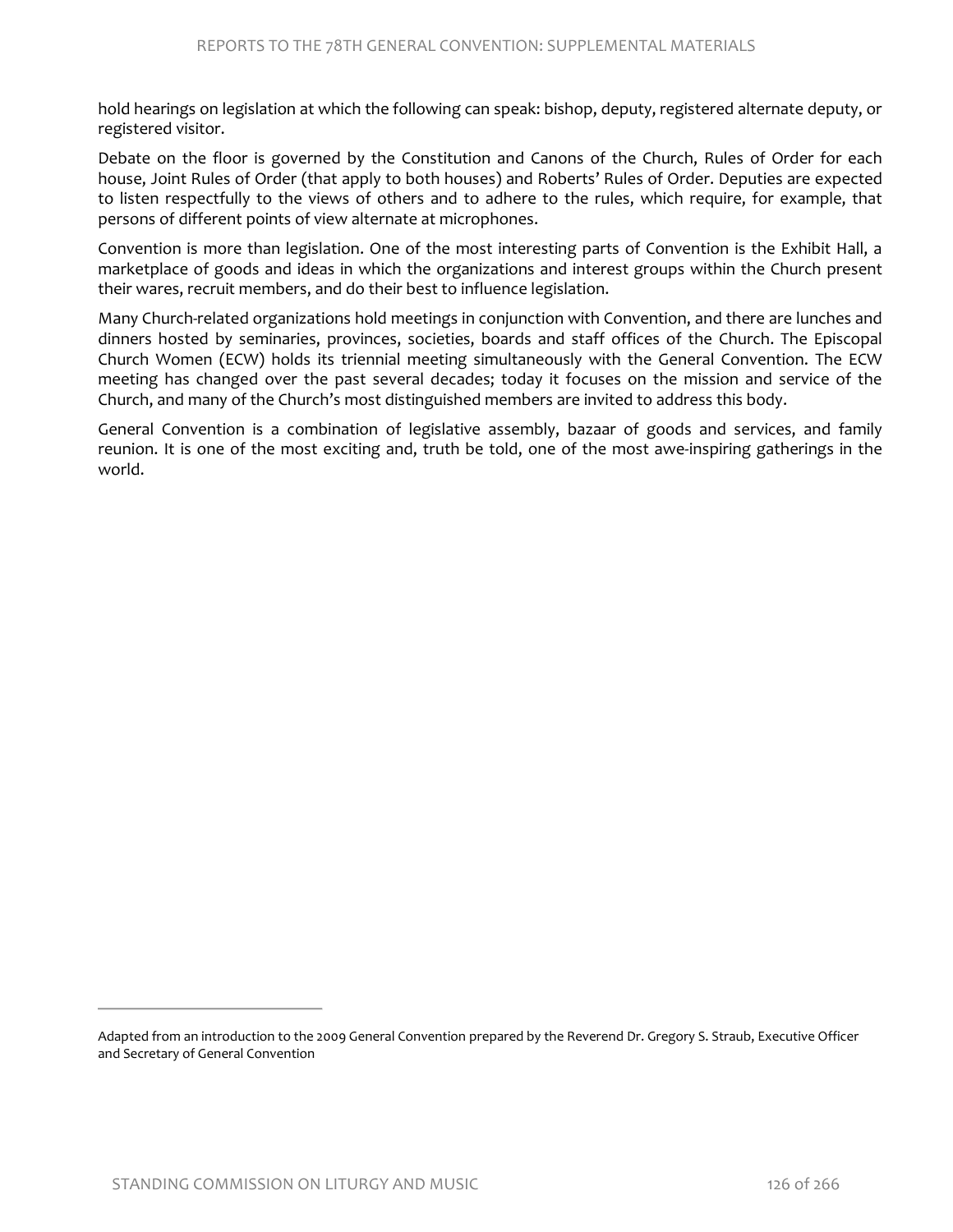Handout D

# **Relationships and Blessing: Reflection Questions**

I invite you to reflect on the committed relationships of couples you know (friends, colleagues, family members, and so on), whether same-sex or not, including your own, if you are in such a relationship.

Consider questions such as these:

- How is each relationship named or described: marriage? covenant? union? some other way? Are those involved in the relationship considered husband and wife? partners? lovers? Does the term vary depending on circumstances? How important (or not) is the terminology used for your understanding and experience of the relationship?
- As you reflect on these relationships, what about them (their qualities, gifts, character) would make them appropriate for a liturgical blessing? Or, to put this in another way, why do we "bless" committed relationships in a Church at all?

*For those who are in a committed relationship:*

- Have you discerned any spiritual gifts that have emerged from your commitment that you may not have recognized apart from that commitment?
- What role does your faith community play in your ongoing commitment? Does the community offer something you find important in your relationship?
- What role (if any) did your Christian faith play in the early and now ongoing development of your relationship and in discerning your commitment to each other?
- Would you consider your committed relationship as part of your Christian calling and vocation to ministry? If so, how and in what ways?

*For those who are reflecting on another couple's relationship:*

- Have you discerned any spiritual gifts emerging from their relationship that benefit the wider community or perhaps yourself?
- Have you discerned what you or your faith community contributes to their relationship?
- How would you name the primary "blessing" of that relationship in your own life and in your faith community?
- Have you learned anything or gained fresh insights about your own life from observing the relationship and interacting with the couple?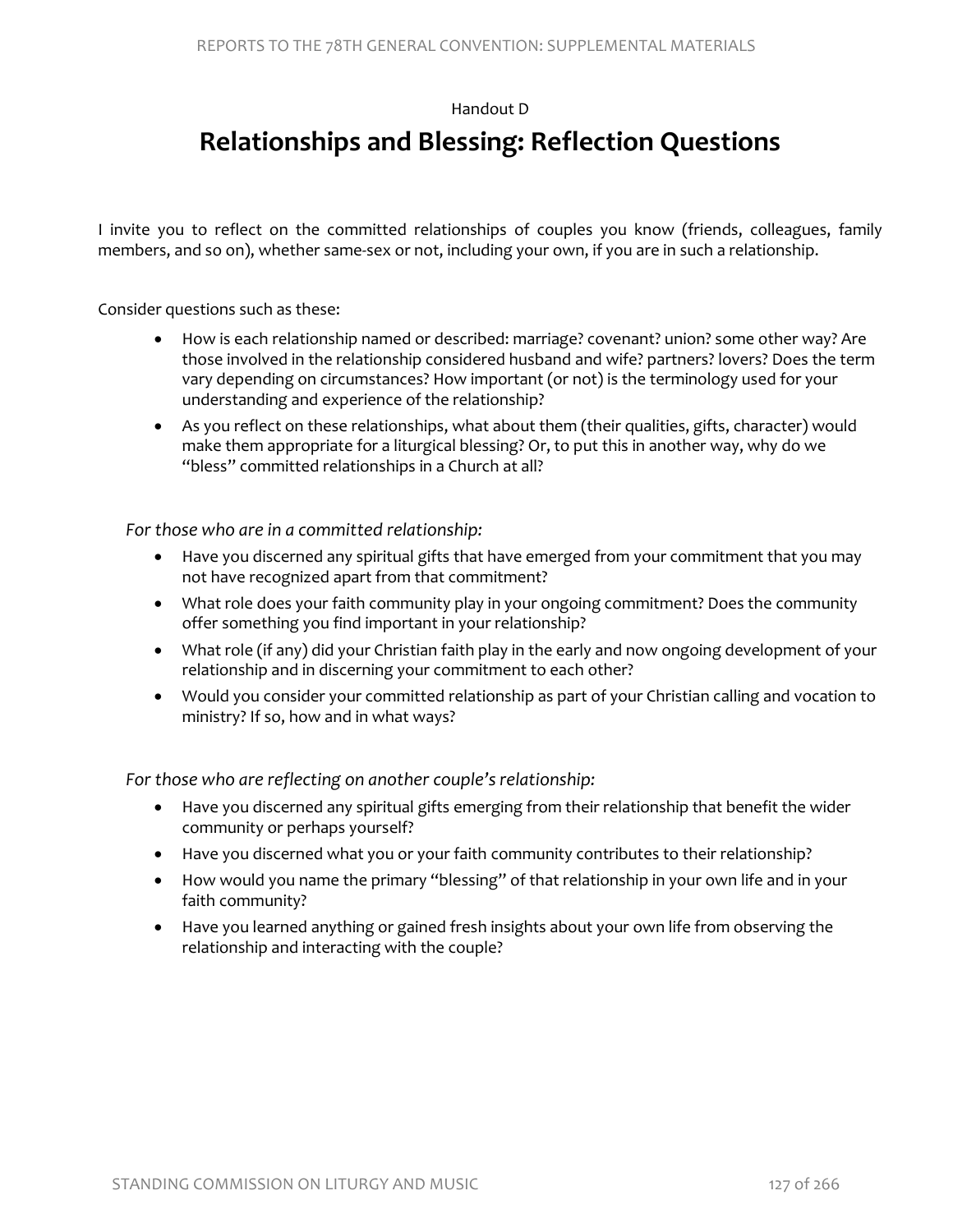#### Handout E

# **Theological Reflection on Same-Sex Relationships: A Summary of "Faith, Hope, and Love"**

# Baptism, Eucharist, and the Paschal Mystery

All Christians are called to bear witness to the good news of God's love and grace in Jesus Christ, through the power of the Holy Spirit. We are empowered for such witness by our covenantal relationship with God. Baptism initiates us into that covenant, making us Christ's own forever and members of Christ's Body, the Church. The eucharist sustains us in that covenantal life and strengthens us to be Christ's witnesses in the world.

Our covenantal life with God can shape and be expressed in our relationships of commitment and faithfulness with others. Our committed relationships can thus reflect a *sacramental character* (making divine grace visible) and evoke *eschatological hope* (our ultimate union with God). These relationships thus invite further reflection on the mission of the Church, what it means "to bless," and the distinguishing marks of a covenantal relationship.

# Themes for Theological Reflection

A sacramental framework for covenantal relationships suggests several other key theological themes for reflection and shared discernment, including the following:

- *Vocation*: God calls people into various kinds of relationship, whether as single people, in monastic communities, or as intimate couples. These vocational callings can empower our witness to the gospel. The decision to enter into a covenantal union is likewise a vocation marked by these characteristics: "fidelity; monogamy; mutual affection and respect; careful, honest communication; and the holy love which enables those in such relationships to see in each other the image of God."
- *Households*: Covenantal relationships are often lived in households in which we practice daily the giving of ourselves for the good of another. While households take many different forms, they create a space of mutual trust and accountability. The joy, intimacy, and shared vulnerability of households can thus help us learn the spiritual disciplines of compassion, forgiveness, and reconciliation in lives of committed monogamy and fidelity.
- *Fruitfulness*: The divine grace that sustains a covenantal relationship bears fruit in countless ways, not only for the couple but for the wider community as well. Covenanted couples manifest this grace in their shared gifts for ministry and in lives of service, generosity, and hospitality.
- *Mutual Blessing*: A blessed relationship is set apart for a divine purpose: to bear witness to the creating, redeeming, and sanctifying love of God in the world. As the Spirit empowers the couple for this witness, the Church is likewise blessed and strengthened for its mission and ministry.

In all of these ways and more, the blessing of a same-sex relationship invites covenantal couples and the whole Church to renew our commitment to the Baptismal Covenant. That commitment is expressed by *faith* in the good news of Jesus Christ, in the *hope* for union with God that Christ promised, and with the *love* that knits us together as the Body of Christ. As the apostle Paul reminds us, we live our life together as God's people with faith, hope, and love. And the greatest of these is love (1 Corinthians 13:13).